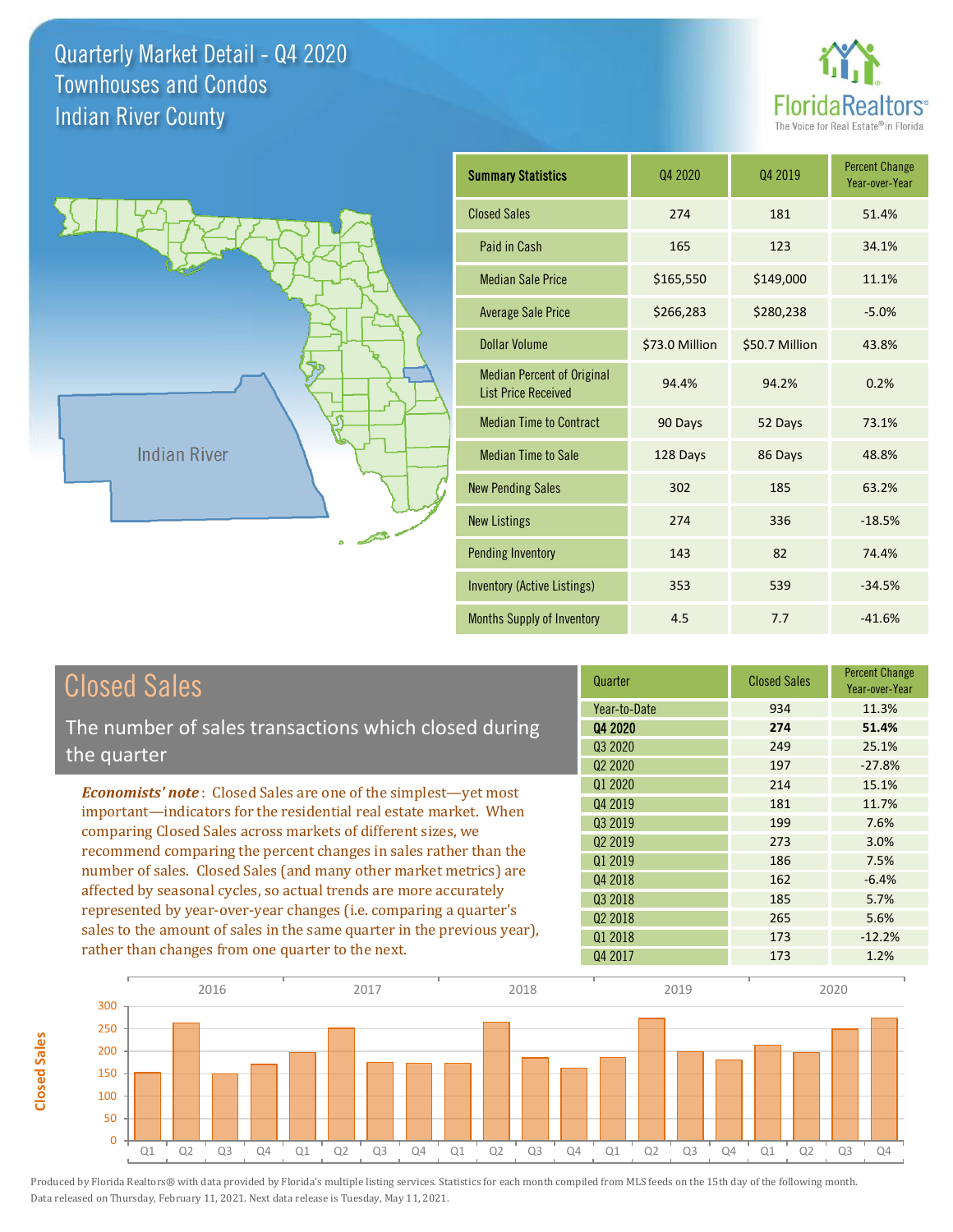

| Cash Sales                                                                     | Quarter                         | <b>Cash Sales</b> | <b>Percent Change</b><br>Year-over-Year |
|--------------------------------------------------------------------------------|---------------------------------|-------------------|-----------------------------------------|
|                                                                                | Year-to-Date                    | 585               | $-0.2%$                                 |
| The number of Closed Sales during the quarter in                               | Q4 2020                         | 165               | 34.1%                                   |
| which buyers exclusively paid in cash                                          | Q3 2020                         | 165               | 19.6%                                   |
|                                                                                | Q <sub>2</sub> 20 <sub>20</sub> | 121               | $-36.3%$                                |
|                                                                                | Q1 2020                         | 134               | $-0.7%$                                 |
|                                                                                | Q4 2019                         | 123               | 23.0%                                   |
| <b>Economists' note:</b> Cash Sales can be a useful indicator of the extent to | 03 2019                         | 138               | 17.9%                                   |
| which investors are participating in the market. Why? Investors are            | Q <sub>2</sub> 2019             | 190               | $-2.6%$                                 |
| far more likely to have the funds to purchase a home available up front,       | Q1 2019                         | 135               | 0.0%                                    |
| whereas the typical homebuyer requires a mortgage or some other                | Q4 2018                         | 100               | $-12.3%$                                |
| form of financing. There are, of course, many possible exceptions, so          | Q3 2018                         | 117               | $-12.7%$                                |
| this statistic should be interpreted with care.                                | 02 2018                         | 195               | 2.6%                                    |
|                                                                                | Q1 2018                         | 135               | $-4.9%$                                 |
|                                                                                | Q4 2017                         | 114               | $-13.0%$                                |



2016 2017 2018 2019 2020

# Cash Sales as a Percentage of Closed Sales

The percentage of Closed Sales during the quarter which were Cash Sales

*Economists' note* : This statistic is simply another way of viewing Cash Sales. The remaining percentages of Closed Sales (i.e. those not paid fully in cash) each quarter involved some sort of financing, such as mortgages, owner/seller financing, assumed loans, etc.

| Quarter                         | <b>Percent of Closed</b><br>Sales Paid in Cash | <b>Percent Change</b><br>Year-over-Year |
|---------------------------------|------------------------------------------------|-----------------------------------------|
| Year-to-Date                    | 62.6%                                          | $-10.3%$                                |
| Q4 2020                         | 60.2%                                          | $-11.5%$                                |
| Q3 2020                         | 66.3%                                          | $-4.3%$                                 |
| Q <sub>2</sub> 20 <sub>20</sub> | 61.4%                                          | $-11.8%$                                |
| Q1 2020                         | 62.6%                                          | $-13.8%$                                |
| Q4 2019                         | 68.0%                                          | 10.2%                                   |
| Q3 2019                         | 69.3%                                          | 9.7%                                    |
| Q <sub>2</sub> 2019             | 69.6%                                          | $-5.4%$                                 |
| 01 2019                         | 72.6%                                          | $-6.9%$                                 |
| Q4 2018                         | 61.7%                                          | $-6.4%$                                 |
| Q <sub>3</sub> 2018             | 63.2%                                          | $-17.5%$                                |
| Q <sub>2</sub> 2018             | 73.6%                                          | $-2.8%$                                 |
| 01 2018                         | 78.0%                                          | 8.2%                                    |
| Q4 2017                         | 65.9%                                          | $-14.0%$                                |

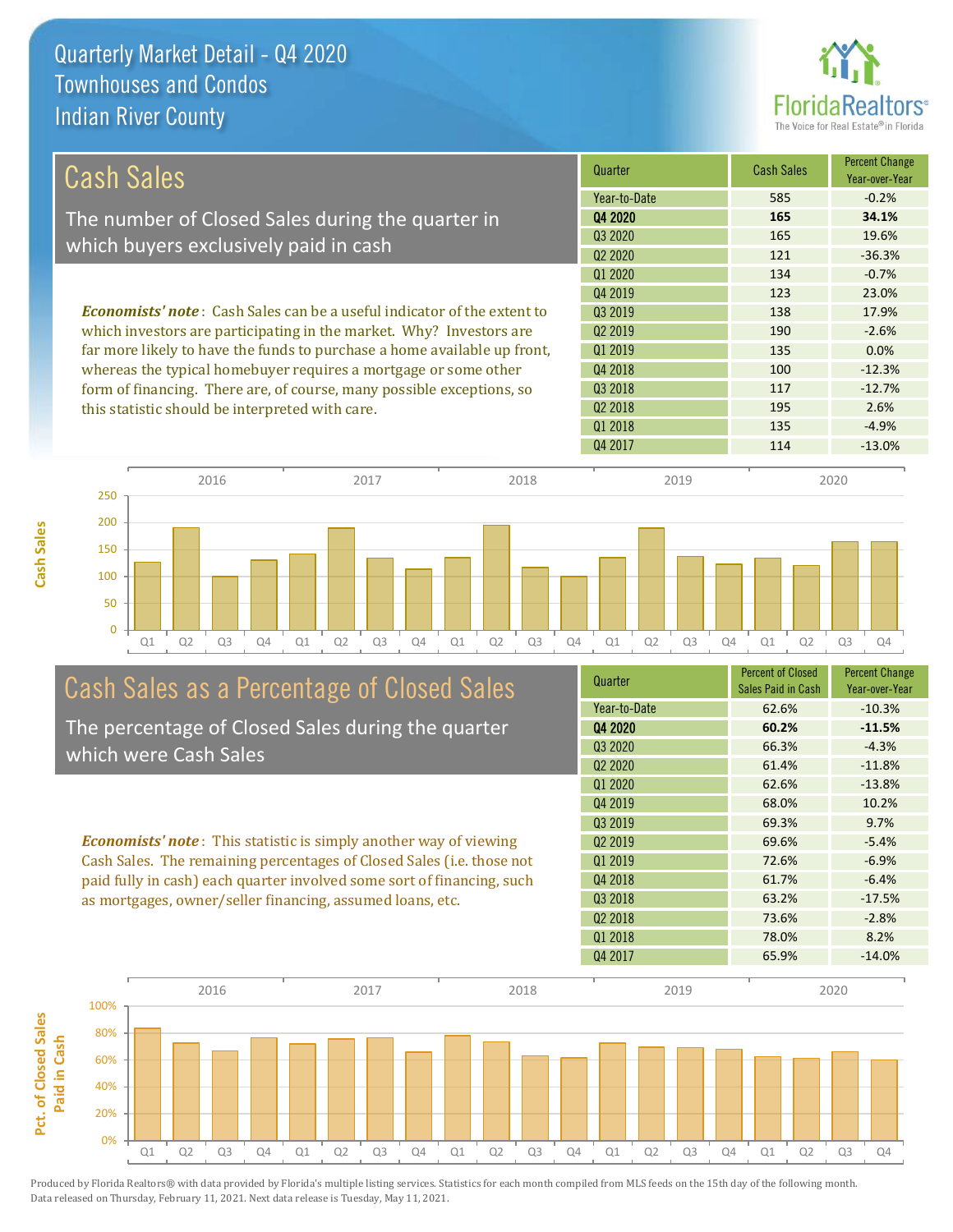

## Median Sale Price

The median sale price reported for the quarter (i.e. 50% of sales were above and 50% of sales were below)

*Economists' note* : Median Sale Price is our preferred summary statistic for price activity because, unlike Average Sale Price, Median Sale Price is not sensitive to high sale prices for small numbers of homes that may not be characteristic of the market area. Keep in mind that median price trends over time are not always solely caused by changes in the general value of local real estate. Median sale price only reflects the values of the homes that *sold* each quarter, and the mix of the types of homes that sell can change over time.

| Quarter             | <b>Median Sale Price</b> | <b>Percent Change</b><br>Year-over-Year |
|---------------------|--------------------------|-----------------------------------------|
| Year-to-Date        | \$167,000                | 4.4%                                    |
| Q4 2020             | \$165,550                | 11.1%                                   |
| Q3 2020             | \$175,000                | 13.5%                                   |
| Q <sub>2</sub> 2020 | \$153,500                | $-11.8%$                                |
| Q1 2020             | \$167,000                | 6.4%                                    |
| Q4 2019             | \$149,000                | $-6.0%$                                 |
| Q3 2019             | \$154,250                | 3.6%                                    |
| Q <sub>2</sub> 2019 | \$174,000                | 8.8%                                    |
| Q1 2019             | \$156,950                | 20.7%                                   |
| Q4 2018             | \$158,500                | 15.1%                                   |
| Q3 2018             | \$148,950                | 14.6%                                   |
| Q <sub>2</sub> 2018 | \$160,000                | $-1.5%$                                 |
| Q1 2018             | \$130,000                | 6.6%                                    |
| Q4 2017             | \$137,750                | 11.5%                                   |



### Average Sale Price

The average sale price reported for the quarter (i.e. total sales in dollars divided by the number of sales)

*Economists' note* : Usually, we prefer Median Sale Price over Average Sale Price as a summary statistic for home prices. However, Average Sale Price does have its uses—particularly when it is analyzed alongside the Median Sale Price. For one, the relative difference between the two statistics can provide some insight into the market for higher-end homes in an area.

| Quarter                         | <b>Average Sale Price</b> | <b>Percent Change</b><br>Year-over-Year |
|---------------------------------|---------------------------|-----------------------------------------|
| Year-to-Date                    | \$258,295                 | $-8.4%$                                 |
| Q4 2020                         | \$266,283                 | $-5.0%$                                 |
| Q3 2020                         | \$249,243                 | 2.8%                                    |
| Q <sub>2</sub> 20 <sub>20</sub> | \$241,550                 | $-23.5%$                                |
| Q1 2020                         | \$274,014                 | $-1.1%$                                 |
| Q4 2019                         | \$280,238                 | $-1.5%$                                 |
| Q3 2019                         | \$242,414                 | 9.6%                                    |
| Q <sub>2</sub> 2019             | \$315,733                 | 9.9%                                    |
| Q1 2019                         | \$277,132                 | 25.4%                                   |
| Q4 2018                         | \$284,515                 | 40.6%                                   |
| Q3 2018                         | \$221,186                 | $-1.6%$                                 |
| Q <sub>2</sub> 2018             | \$287,399                 | 8.4%                                    |
| 01 2018                         | \$221,053                 | $-17.8%$                                |
| Q4 2017                         | \$202,380                 | $-4.0%$                                 |



Produced by Florida Realtors® with data provided by Florida's multiple listing services. Statistics for each month compiled from MLS feeds on the 15th day of the following month. Data released on Thursday, February 11, 2021. Next data release is Tuesday, May 11, 2021.

**Average Sale Price**

**Average Sale Price**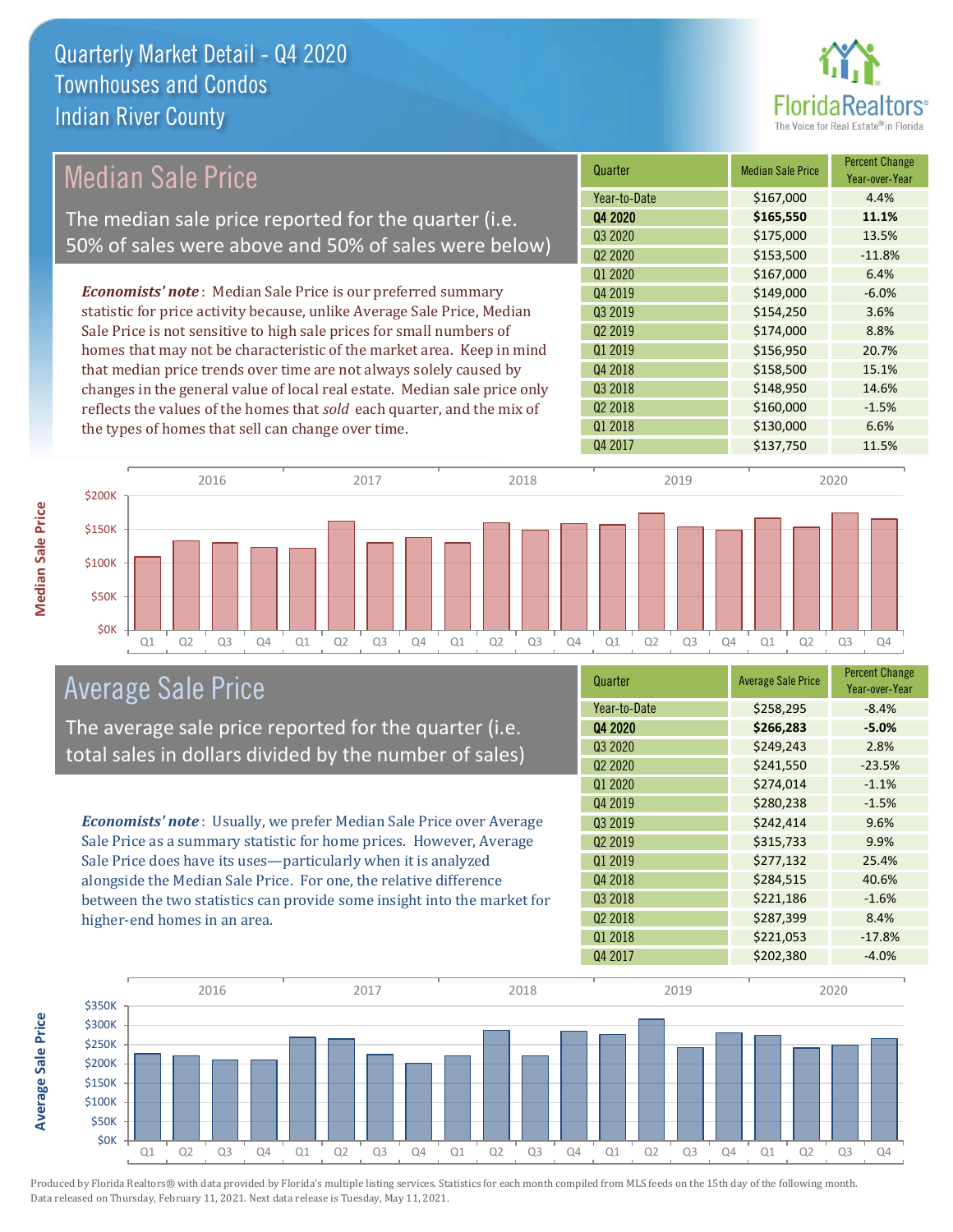

| Dollar Volume                                                                | Quarter             | <b>Dollar Volume</b> | <b>Percent Change</b><br>Year-over-Year |
|------------------------------------------------------------------------------|---------------------|----------------------|-----------------------------------------|
|                                                                              | Year-to-Date        | \$241.2 Million      | 1.9%                                    |
| The sum of the sale prices for all sales which closed                        | Q4 2020             | \$73.0 Million       | 43.8%                                   |
| during the quarter                                                           | Q3 2020             | \$62.1 Million       | 28.7%                                   |
|                                                                              | Q <sub>2</sub> 2020 | \$47.6 Million       | $-44.8%$                                |
|                                                                              | 01 2020             | \$58.6 Million       | 13.8%                                   |
| <b>Economists' note</b> : Dollar Volume is simply the sum of all sale prices | Q4 2019             | \$50.7 Million       | 10.0%                                   |
| in a given time period, and can quickly be calculated by multiplying         | 03 2019             | \$48.2 Million       | 17.9%                                   |
| Closed Sales by Average Sale Price. It is a strong indicator of the health   | Q <sub>2</sub> 2019 | \$86.2 Million       | 13.2%                                   |
| of the real estate industry in a market, and is of particular interest to    | Q1 2019             | \$51.5 Million       | 34.8%                                   |
| real estate professionals, investors, analysts, and government agencies.     | Q4 2018             | \$46.1 Million       | 31.6%                                   |
| Potential home sellers and home buyers, on the other hand, will likely       | Q3 2018             | \$40.9 Million       | 4.0%                                    |
| be better served by paying attention to trends in the two components         | Q <sub>2</sub> 2018 | \$76.2 Million       | 14.5%                                   |
| of Dollar Volume ( <i>i.e.</i> sales and prices) individually.               | 01 2018             | \$38.2 Million       | $-27.8%$                                |



# Median Percent of Original List Price Received

The median of the sale price (as a percentage of the original list price) across all properties selling during the quarter

*Economists' note* : The Median Percent of Original List Price Received is useful as an indicator of market recovery, since it typically rises as buyers realize that the market may be moving away from them and they need to match the selling price (or better it) in order to get a contract on the house. This is usually the last measure to indicate a market has shifted from down to up, so it is what we would call a *lagging* indicator.

| Quarter                         | Med. Pct. of Orig.<br><b>List Price Received</b> | <b>Percent Change</b><br>Year-over-Year |
|---------------------------------|--------------------------------------------------|-----------------------------------------|
| Year-to-Date                    | 93.6%                                            | 0.0%                                    |
| Q4 2020                         | 94.4%                                            | 0.2%                                    |
| Q3 2020                         | 92.8%                                            | $-0.2%$                                 |
| Q <sub>2</sub> 20 <sub>20</sub> | 92.9%                                            | $-0.6%$                                 |
| Q1 2020                         | 93.5%                                            | $-0.4%$                                 |
| Q4 2019                         | 94.2%                                            | 0.3%                                    |
| Q3 2019                         | 93.0%                                            | $-0.9%$                                 |
| Q <sub>2</sub> 2019             | 93.5%                                            | $-1.5%$                                 |
| 01 2019                         | 93.9%                                            | $-1.3%$                                 |
| Q4 2018                         | 93.9%                                            | $-1.5%$                                 |
| Q3 2018                         | 93.8%                                            | 0.1%                                    |
| Q <sub>2</sub> 2018             | 94.9%                                            | 1.4%                                    |
| 01 2018                         | 95.1%                                            | 0.7%                                    |
| Q4 2017                         | 95.3%                                            | 1.9%                                    |

Q4 2017 **\$35.0 Million -2.9%** 

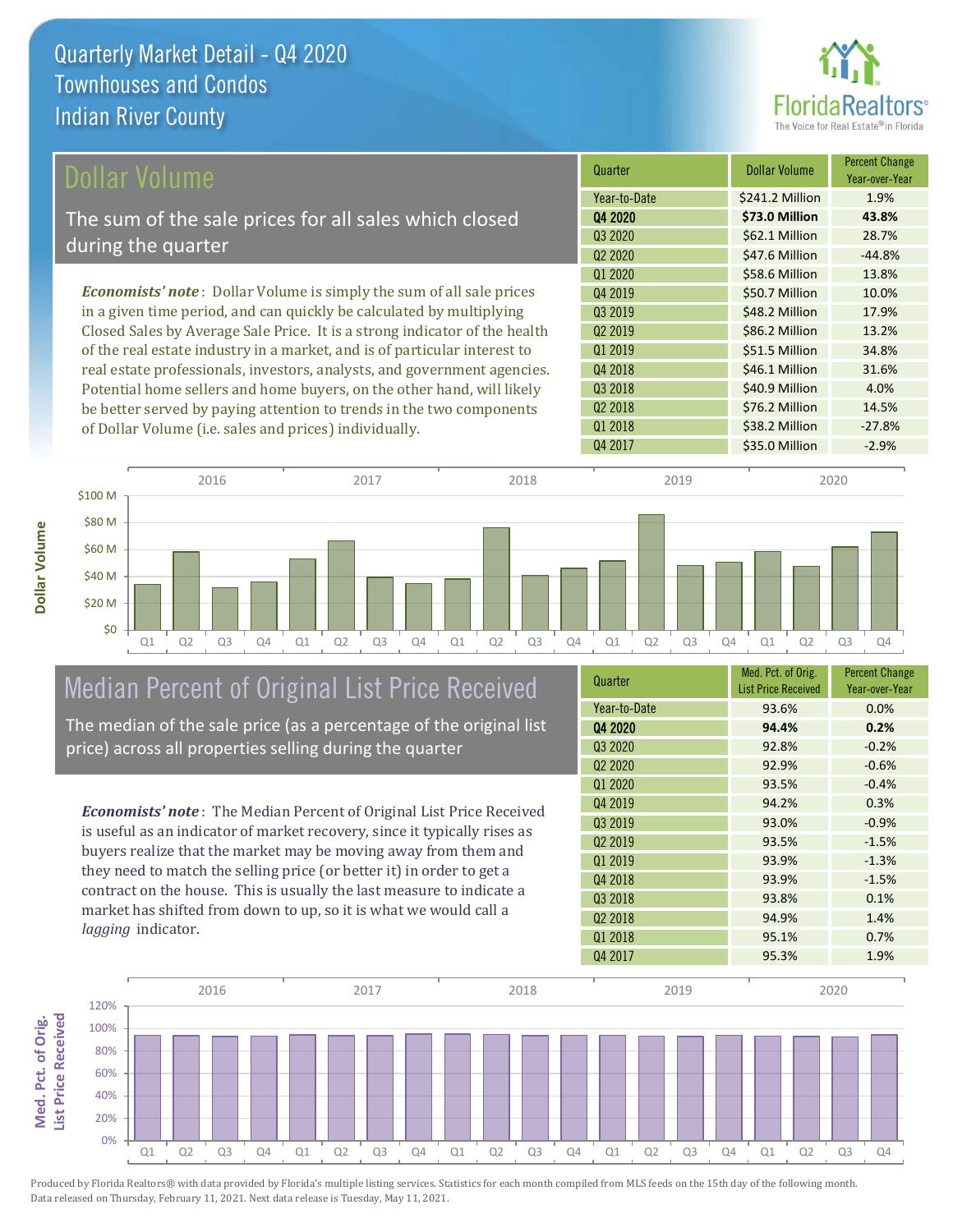

## Median Time to Contract

The median number of days between the listing date and contract date for all Closed Sales during the quarter

*Economists' note* : Like Time to Sale, Time to Contract is a measure of the length of the home selling process calculated for sales which closed during the quarter. The difference is that Time to Contract measures the number of days between the initial listing of a property and the signing of the contract which eventually led to the closing of the sale. When the gap between Median Time to Contract and Median Time to Sale grows, it is usually a sign of longer closing times and/or declining numbers of cash sales.

| Quarter             | <b>Median Time to</b><br>Contract | <b>Percent Change</b><br>Year-over-Year |
|---------------------|-----------------------------------|-----------------------------------------|
| Year-to-Date        | 81 Days                           | 37.3%                                   |
| Q4 2020             | 90 Days                           | 73.1%                                   |
| Q3 2020             | 84 Days                           | 10.5%                                   |
| Q <sub>2</sub> 2020 | 63 Days                           | 31.3%                                   |
| Q1 2020             | 81 Days                           | 20.9%                                   |
| Q4 2019             | 52 Days                           | $-27.8%$                                |
| Q3 2019             | 76 Days                           | 18.8%                                   |
| Q <sub>2</sub> 2019 | 48 Days                           | 26.3%                                   |
| Q1 2019             | 67 Days                           | 45.7%                                   |
| Q4 2018             | 72 Days                           | 28.6%                                   |
| Q3 2018             | 64 Days                           | 28.0%                                   |
| Q <sub>2</sub> 2018 | 38 Days                           | $-33.3%$                                |
| 01 2018             | 46 Days                           | $-13.2%$                                |
| Q4 2017             | 56 Days                           | $-11.1%$                                |



## Median Time to Sale

**Median Time to** 

**Median Time to** 

The median number of days between the listing date and closing date for all Closed Sales during the quarter

*Economists' note* : Time to Sale is a measure of the length of the home selling process, calculated as the number of days between the initial listing of a property and the closing of the sale. *Median* Time to Sale is the amount of time the "middle" property selling this month was on the market. That is, 50% of homes selling this month took *less* time to sell, and 50% of homes took *more* time to sell. Median Time to Sale gives a more accurate picture than Average Time to Sale, which can be skewed upward by small numbers of properties taking an abnormally long time to sell.

| Quarter             | <b>Median Time to Sale</b> | <b>Percent Change</b><br>Year-over-Year |
|---------------------|----------------------------|-----------------------------------------|
| Year-to-Date        | 114 Days                   | 12.9%                                   |
| Q4 2020             | 128 Days                   | 48.8%                                   |
| Q3 2020             | 124 Days                   | 5.1%                                    |
| Q <sub>2</sub> 2020 | 105 Days                   | 10.5%                                   |
| Q1 2020             | 111 Days                   | 11.0%                                   |
| Q4 2019             | 86 Days                    | $-25.2%$                                |
| Q3 2019             | 118 Days                   | 8.3%                                    |
| Q <sub>2</sub> 2019 | 95 Days                    | 15.9%                                   |
| Q1 2019             | 100 Days                   | 25.0%                                   |
| Q4 2018             | 115 Days                   | 11.7%                                   |
| Q3 2018             | 109 Days                   | 1.9%                                    |
| Q <sub>2</sub> 2018 | 82 Days                    | $-15.5%$                                |
| Q1 2018             | 80 Days                    | $-13.0%$                                |
| Q4 2017             | 103 Days                   | $-1.9%$                                 |

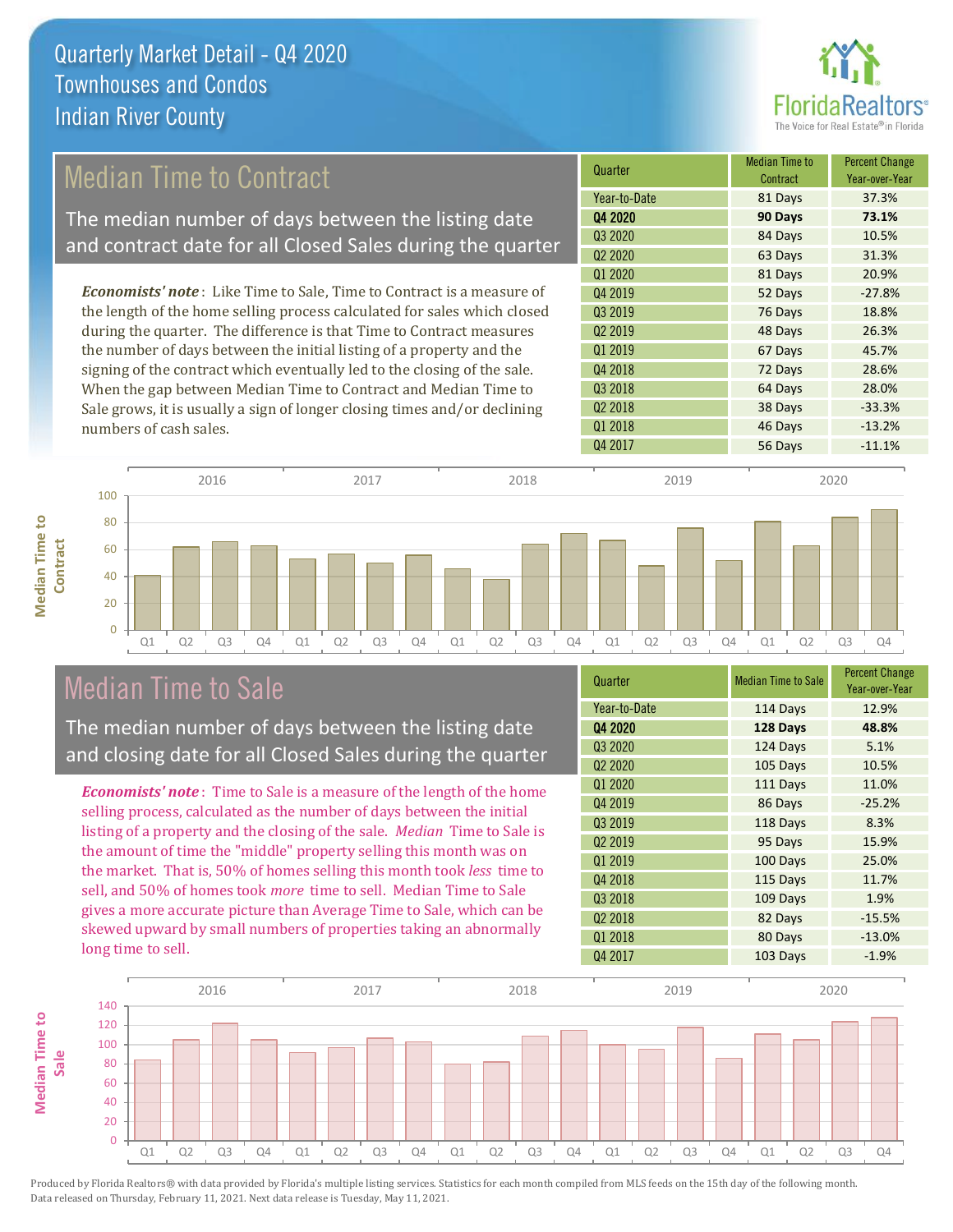

| <b>New Pending Sales</b>                                                      | Quarter             | <b>New Pending Sales</b> | <b>Percent Change</b><br>Year-over-Year |
|-------------------------------------------------------------------------------|---------------------|--------------------------|-----------------------------------------|
|                                                                               | Year-to-Date        | 1,055                    | 19.6%                                   |
| The number of listed properties that went under                               | Q4 2020             | 302                      | 63.2%                                   |
| contract during the quarter                                                   | Q3 2020             | 264                      | 42.7%                                   |
|                                                                               | Q <sub>2</sub> 2020 | 234                      | $-7.5%$                                 |
|                                                                               | Q1 2020             | 255                      | $-1.5%$                                 |
| <b>Economists' note:</b> Because of the typical length of time it takes for a | Q4 2019             | 185                      | 22.5%                                   |
| sale to close, economists consider Pending Sales to be a decent               | Q3 2019             | 185                      | $-1.6%$                                 |
| indicator of potential future Closed Sales. It is important to bear in        | 02 2019             | 253                      | 5.9%                                    |
| mind, however, that not all Pending Sales will be closed successfully.        | Q1 2019             | 259                      | $-5.8%$                                 |
| So, the effectiveness of Pending Sales as a future indicator of Closed        | Q4 2018             | 151                      | $-11.7%$                                |
| Sales is susceptible to changes in market conditions such as the              | Q3 2018             | 188                      | 11.2%                                   |
| availability of financing for homebuyers and the inventory of                 | Q <sub>2</sub> 2018 | 239                      | 9.1%                                    |
| distressed properties for sale.                                               | Q1 2018             | 275                      | 4.6%                                    |



# New Listings

**New Listings**

**Pending Sales**

Pending Sales

The number of properties put onto the market during the quarter

*Economists' note* : New Listings tend to rise in delayed response to increasing prices, so they are often seen as a lagging indicator of market health. As prices rise, potential sellers raise their estimations of value—and in the most recent cycle, rising prices have freed up many potential sellers who were previously underwater on their mortgages. Note that in our calculations, we take care to not include properties that were recently taken off the market and quickly relisted, since these are not really *new* listings.

| Quarter             | <b>New Listings</b> | <b>Percent Change</b><br>Year-over-Year |
|---------------------|---------------------|-----------------------------------------|
| Year-to-Date        | 1,213               | $-3.3%$                                 |
| 04 2020             | 274                 | $-18.5%$                                |
| Q3 2020             | 245                 | 4.7%                                    |
| Q <sub>2</sub> 2020 | 346                 | 29.1%                                   |
| Q1 2020             | 348                 | $-16.5%$                                |
| Q4 2019             | 336                 | 17.5%                                   |
| Q3 2019             | 234                 | $-2.5%$                                 |
| Q <sub>2</sub> 2019 | 268                 | 2.3%                                    |
| 01 2019             | 417                 | 4.8%                                    |
| Q4 2018             | 286                 | 18.7%                                   |
| Q3 2018             | 240                 | 38.7%                                   |
| Q <sub>2</sub> 2018 | 262                 | $-0.8%$                                 |
| 01 2018             | 398                 | 23.6%                                   |
| Q4 2017             | 241                 | 9.5%                                    |

Q4 2017 171 -2.8%

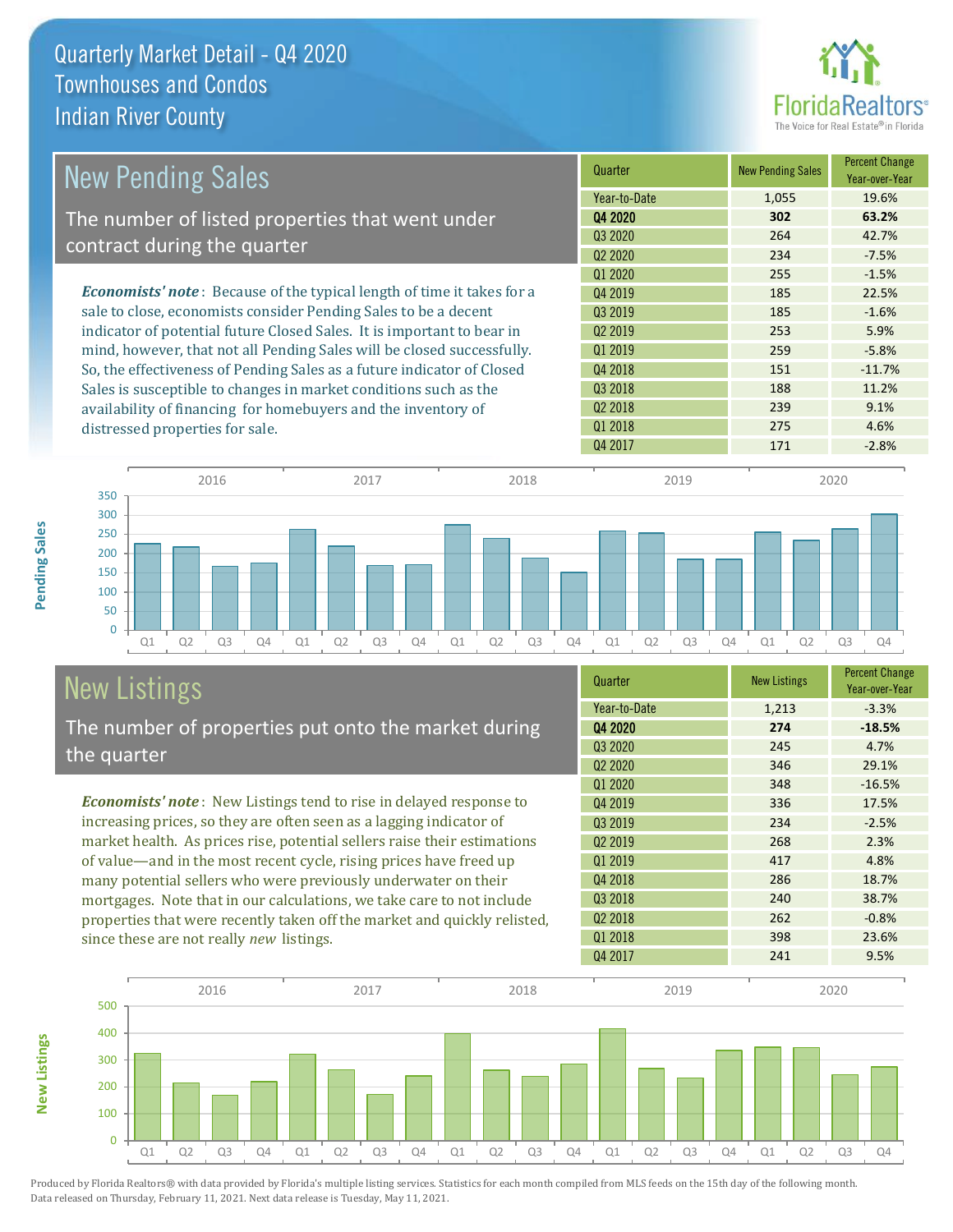

| Inventory (Active Listings)                                                  | Quarter             | Inventory | <b>Percent Change</b><br>Year-over-Year |
|------------------------------------------------------------------------------|---------------------|-----------|-----------------------------------------|
|                                                                              | YTD (Monthly Avg)   | 474       | $-3.3%$                                 |
| The number of property listings active at the end of                         | Q4 2020             | 353       | $-34.5%$                                |
| the quarter                                                                  | 03 2020             | 403       | $-3.6%$                                 |
|                                                                              | Q <sub>2</sub> 2020 | 507       | 9.5%                                    |
|                                                                              | Q1 2020             | 544       | 2.6%                                    |
| <b>Economists' note</b> : There are a number of ways to define and calculate | Q4 2019             | 539       | 21.7%                                   |
| Inventory. Our method is to simply count the number of active listings       | 03 2019             | 418       | 14.5%                                   |
| on the last day of the quarter, and hold this number to compare with         | 02 2019             | 463       | 28.6%                                   |
| the same quarter the following year. Inventory rises when New                | 01 2019             | 530       | 27.7%                                   |
| Listings are outpacing the number of listings that go off-market             | Q4 2018             | 443       | 35.9%                                   |
| (regardless of whether they actually sell). Likewise, it falls when New      | 03 2018             | 365       | 15.9%                                   |

Q4 2017 326 326 -0.9% Q1 Q2 Q3 Q4 Q1 Q2 Q3 Q4 Q1 Q2 Q3 Q4 Q1 Q2 Q3 Q4 Q1 Q2 Q3 Q4  $\overline{0}$ 100 200 300 400 500 600 2016 2017 2018 2019 2020

# Months Supply of Inventory

An estimate of the number of months it will take to deplete the current Inventory given recent sales rates

Listings aren't keeping up with the rate at which homes are going off-

*Economists' note* : MSI is a useful indicator of market conditions. The benchmark for a balanced market (favoring neither buyer nor seller) is 5.5 months of inventory. Anything higher is traditionally a buyers' market, and anything lower is a sellers' market. There is no single accepted way of calculating MSI. A common method is to divide current Inventory by the most recent month's Closed Sales count, but this count is a usually poor predictor of future Closed Sales due to seasonal cycles. To eliminate seasonal effects, we use the 12-month average of monthly Closed Sales instead.

| Quarter                  | <b>Months Supply</b> | <b>Percent Change</b><br>Year-over-Year |
|--------------------------|----------------------|-----------------------------------------|
| <b>YTD (Monthly Avg)</b> | 7.0                  | $-4.1%$                                 |
| Q4 2020                  | 4.5                  | $-41.6%$                                |
| Q3 2020                  | 5.8                  | $-4.9%$                                 |
| Q <sub>2</sub> 2020      | 7.7                  | 11.6%                                   |
| Q1 2020                  | 7.5                  | $-6.3%$                                 |
| Q4 2019                  | 7.7                  | 13.2%                                   |
| Q3 2019                  | 6.1                  | 10.9%                                   |
| Q <sub>2</sub> 2019      | 6.9                  | 25.5%                                   |
| Q1 2019                  | 8.0                  | 23.1%                                   |
| Q4 2018                  | 6.8                  | 38.8%                                   |
| Q3 2018                  | 5.5                  | 14.6%                                   |
| Q <sub>2</sub> 2018      | 5.5                  | $-1.8%$                                 |
| 01 2018                  | 6.5                  | 18.2%                                   |
| Q4 2017                  | 4.9                  | $-9.3%$                                 |

Q2 2018 200 360 0.6% Q1 2018 **415 415 15.9%** 



Produced by Florida Realtors® with data provided by Florida's multiple listing services. Statistics for each month compiled from MLS feeds on the 15th day of the following month. Data released on Thursday, February 11, 2021. Next data release is Tuesday, May 11, 2021.

market.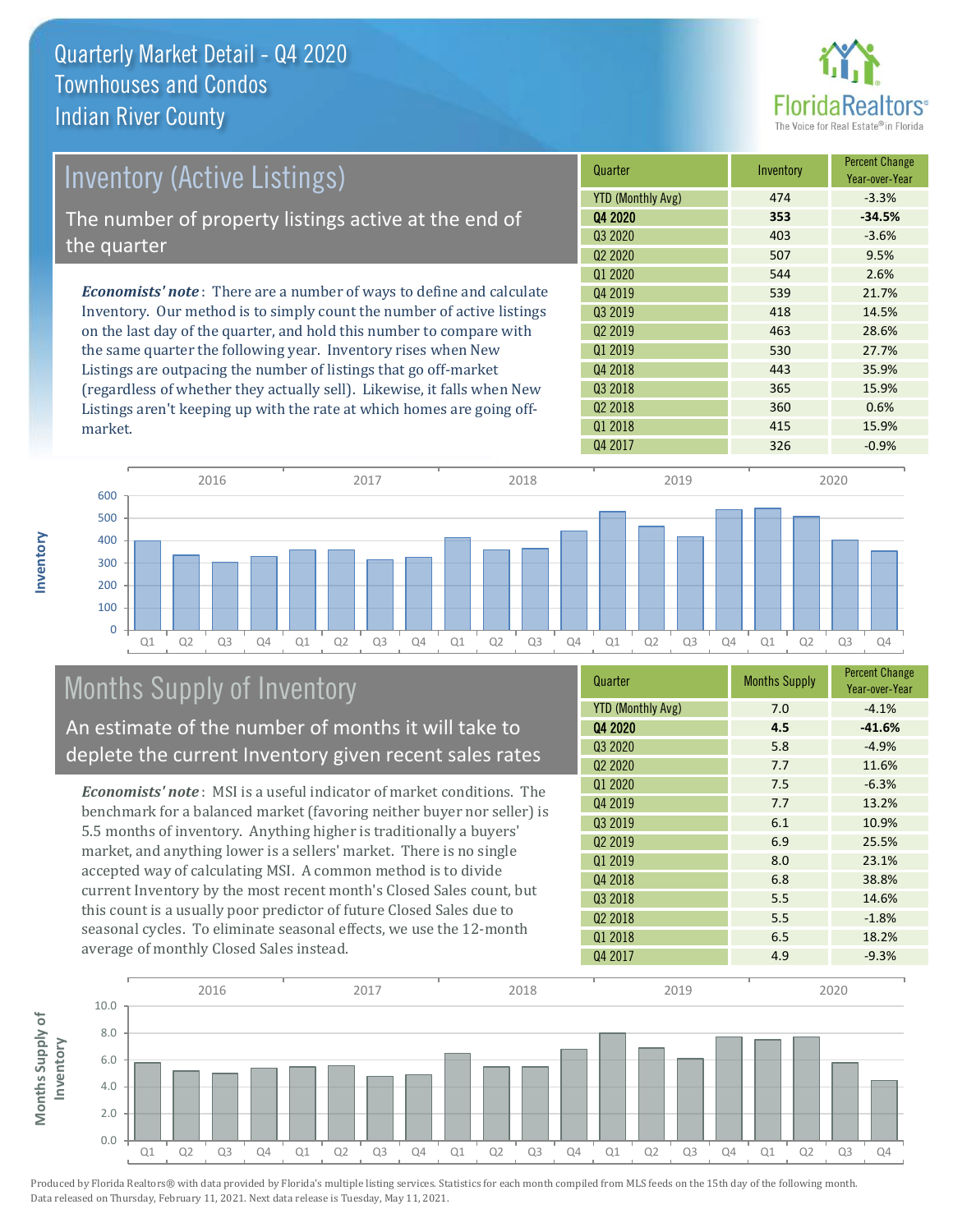

# Closed Sales by Sale Price

The number of sales transactions which closed during the quarter

*Economists' note:* Closed Sales are one of the simplest—yet most important—indicators for the residential real estate market. When comparing Closed Sales across markets of different sizes, we recommend comparing the percent changes in sales rather than the number of sales. Closed Sales (and many other market metrics) are affected by seasonal cycles, so actual trends are more accurately represented by year-over-year changes (i.e. comparing a quarter's sales to the amount of sales in the same quarter in the previous year), rather than changes from one quarter to the next.





### Median Time to Contract by Sale Price The median number of days between the listing date and contract date for all Closed Sales during the quarter

*Economists' note* : Like Time to Sale, Time to Contract is a measure of the length of the home selling process calculated for sales which closed during the quarter. The difference is that Time to Contract measures the number of days between the initial listing of a property and the signing of the contract which eventually led to the closing of the sale. When the gap between Median Time to Contract and Median Time to Sale grows, it is usually a sign of longer closing times and/or declining numbers of cash sales.

| <b>Sale Price</b>     | <b>Median Time to</b><br>Contract | <b>Percent Change</b><br>Year-over-Year |
|-----------------------|-----------------------------------|-----------------------------------------|
| Less than \$50,000    | 12 Days                           | N/A                                     |
| $$50,000 - $99,999$   | 88 Days                           | 158.8%                                  |
| $$100,000 - $149,999$ | 79 Days                           | 146.9%                                  |
| \$150,000 - \$199,999 | 66 Days                           | 26.9%                                   |
| \$200,000 - \$249,999 | 77 Days                           | $-60.3%$                                |
| \$250,000 - \$299,999 | 44 Days                           | $-59.3%$                                |
| \$300,000 - \$399,999 | 148 Days                          | 55.8%                                   |
| \$400,000 - \$599,999 | 103 Days                          | $-24.8%$                                |
| \$600,000 - \$999,999 | 134 Days                          | 11.7%                                   |
| \$1,000,000 or more   | 193 Days                          | $-9.0%$                                 |

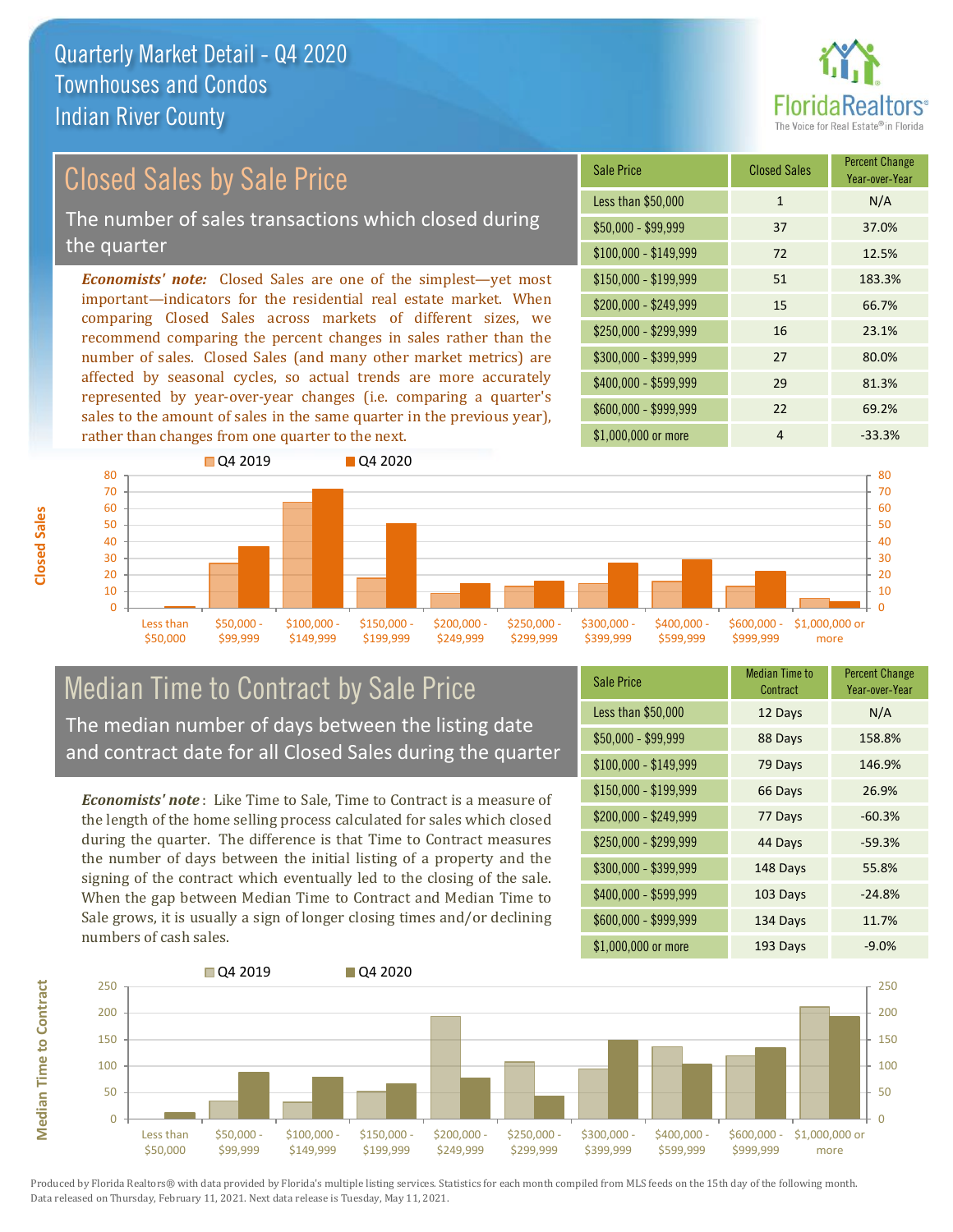

# New Listings by Initial Listing Price

The number of properties put onto the market during the quarter

*Economists' note:* New Listings tend to rise in delayed response to increasing prices, so they are often seen as a lagging indicator of market health. As prices rise, potential sellers raise their estimations of value—and in the most recent cycle, rising prices have freed up many potential sellers who were previously underwater on their mortgages. Note that in our calculations, we take care to not include properties that were recently taken off the market and quickly relisted, since these are not really *new* listings.

| <b>Initial Listing Price</b> | <b>New Listings</b> | <b>Percent Change</b><br>Year-over-Year |
|------------------------------|---------------------|-----------------------------------------|
| Less than \$50,000           | 0                   | N/A                                     |
| $$50,000 - $99,999$          | 46                  | $-17.9%$                                |
| $$100,000 - $149,999$        | 67                  | $-23.9%$                                |
| $$150,000 - $199,999$        | 38                  | $-13.6%$                                |
| \$200,000 - \$249,999        | 14                  | $-41.7%$                                |
| \$250,000 - \$299,999        | 24                  | $-4.0%$                                 |
| \$300,000 - \$399,999        | 24                  | $-31.4%$                                |
| \$400,000 - \$599,999        | 23                  | $-8.0%$                                 |
| \$600,000 - \$999,999        | 20                  | $-13.0%$                                |
| \$1,000,000 or more          | 18                  | 12.5%                                   |



### Inventory by Current Listing Price The number of property listings active at the end of the quarter

*Economists' note* : There are a number of ways to define and calculate Inventory. Our method is to simply count the number of active listings on the last day of the quarter, and hold this number to compare with the same quarter the following year. Inventory rises when New Listings are outpacing the number of listings that go off-market (regardless of whether they actually sell). Likewise, it falls when New Listings aren't keeping up with the rate at which homes are going offmarket.

| <b>Current Listing Price</b> | Inventory | <b>Percent Change</b><br>Year-over-Year |
|------------------------------|-----------|-----------------------------------------|
| Less than \$50,000           | $\Omega$  | $-100.0%$                               |
| $$50,000 - $99,999$          | 51        | $-27.1%$                                |
| $$100,000 - $149,999$        | 59        | $-33.7%$                                |
| $$150,000 - $199,999$        | 34        | $-29.2%$                                |
| \$200,000 - \$249,999        | 21        | $-41.7%$                                |
| \$250,000 - \$299,999        | 42        | $-6.7%$                                 |
| \$300,000 - \$399,999        | 36        | $-59.1%$                                |
| \$400,000 - \$599,999        | 34        | $-46.9%$                                |
| \$600,000 - \$999,999        | 35        | $-41.7%$                                |
| \$1,000,000 or more          | 41        | 7.9%                                    |



**Inventory**